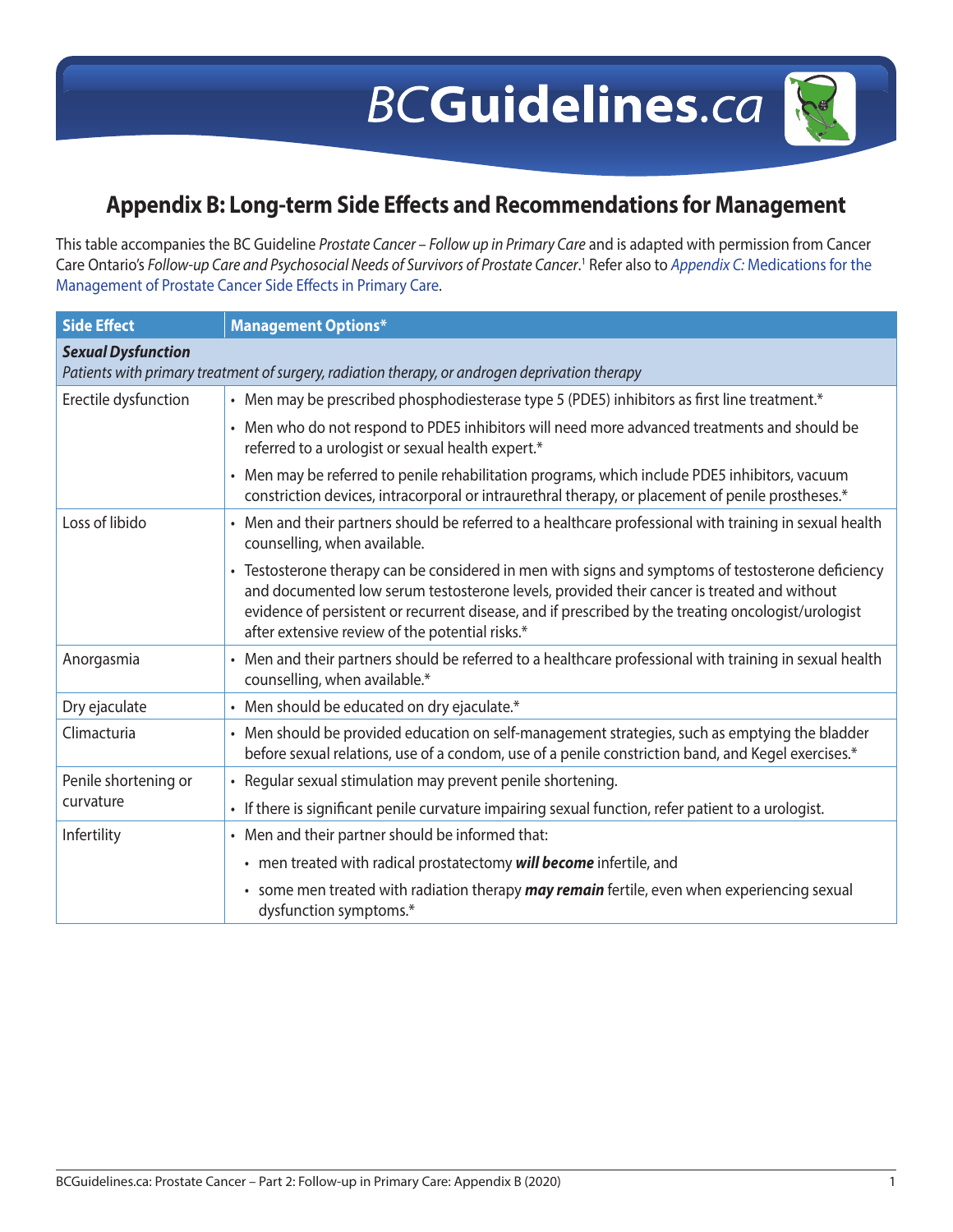| <b>Side Effect</b>                                                    | <b>Management Options*</b>                                                                                                                                                                                                                                      |  |
|-----------------------------------------------------------------------|-----------------------------------------------------------------------------------------------------------------------------------------------------------------------------------------------------------------------------------------------------------------|--|
| <b>Urinary Dysfunction</b>                                            |                                                                                                                                                                                                                                                                 |  |
| (Patients with primary treatment of surgery and/or radiation therapy) |                                                                                                                                                                                                                                                                 |  |
| Obstructive symptoms                                                  | • Selective alpha-antagonists may be prescribed for patients who <i>have not</i> undergone radical<br>prostatectomy.                                                                                                                                            |  |
|                                                                       | • Refer to a urologist to evaluate for bladder neck contracture or urethral stricture.                                                                                                                                                                          |  |
| Urgency symptoms                                                      | • If the patient is able to completely empty his bladder (i.e., post-void residual of <200cc), bladder<br>antispasmodic medications (anticholinergics or beta-3 agonists) may be appropriate.                                                                   |  |
|                                                                       | • All refractory symptoms should result in a referral to a urologist for evaluation and escalation of<br>therapy if appropriate*                                                                                                                                |  |
| Hematuria                                                             | • Men with hematuria should be referred to a urologist for evaluation*                                                                                                                                                                                          |  |
| Incontinence requiring<br>urinary pads                                | • Men with persistent leakage impacting quality of life should be referred to a urologist to evaluate the<br>cause of incontinence.*                                                                                                                            |  |
|                                                                       | • Exercise intervention such as Kegel exercises may improve continence. Specialized physiotherapists<br>and nurse continence advisors may help patients with stress incontinence following radical<br>prostatectomy.                                            |  |
|                                                                       | • In men with post-prostatectomy incontinence >1 year, consider referral back to treating urologist for<br>assessment for urethral slings or artificial urinary sphincters.                                                                                     |  |
| <b>Bowel Dysfunction</b>                                              |                                                                                                                                                                                                                                                                 |  |
| Patients with primary treatment of radiation therapy                  |                                                                                                                                                                                                                                                                 |  |
| Rectal bleeding                                                       | • All men with rectal bleeding should be referred for a colonoscopy.*                                                                                                                                                                                           |  |
|                                                                       | • For men with rectal bleeding post-radiation therapy, referral to a gastroenterologist who has<br>experience in managing radiation therapy proctitis is recommended. The anterior rectum should<br>not be biopsied due to the risk of a fistula of the rectum* |  |
|                                                                       | • For men with bleeding secondary to radiation proctitis, the following strategies may be considered: *                                                                                                                                                         |  |
|                                                                       | • Dietary changes to bulk stool.                                                                                                                                                                                                                                |  |
|                                                                       | • Hydration education.                                                                                                                                                                                                                                          |  |
|                                                                       | • Referral for assessment for other medical treatments, if primary management strategies are<br>unsuccessful.                                                                                                                                                   |  |
| Urgency and frequency                                                 | For men with urgency and frequency symptoms, the following options may be considered:*                                                                                                                                                                          |  |
| symptoms                                                              | • Dietary changes to bulk stool.                                                                                                                                                                                                                                |  |
|                                                                       | • Hydration education.                                                                                                                                                                                                                                          |  |
|                                                                       | • Medical treatments (antidiarrheals, anticholinergics).                                                                                                                                                                                                        |  |
|                                                                       | • Pelvic floor muscle therapy.                                                                                                                                                                                                                                  |  |